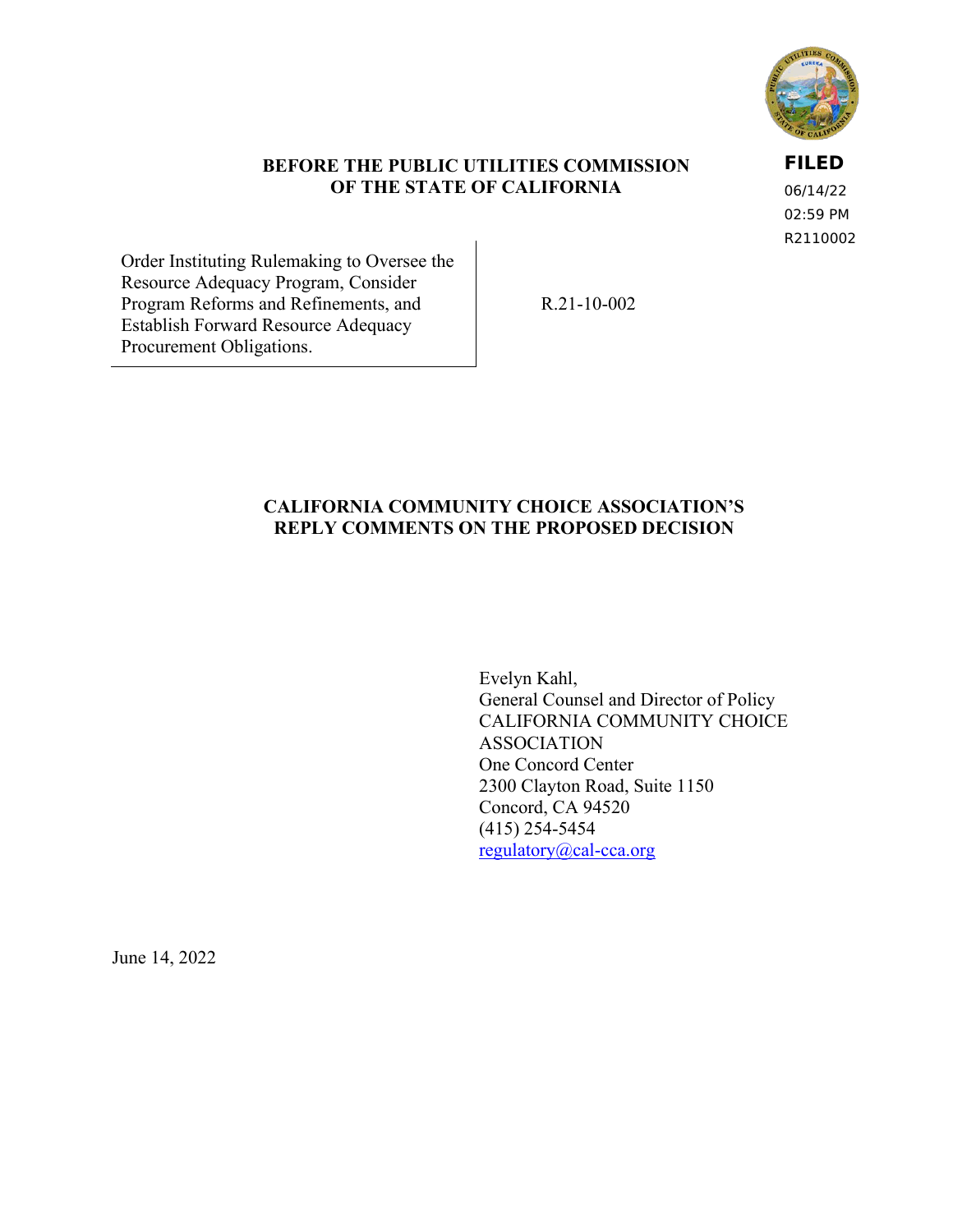# **TABLE OF CONTENTS**

| I.   |                                             |                                                                                                                                 |  |  |
|------|---------------------------------------------|---------------------------------------------------------------------------------------------------------------------------------|--|--|
| II.  | HOURLY TRANSACTIONS OF LOAD OBLIGATIONS AND |                                                                                                                                 |  |  |
|      | A.                                          | The Commission Must Recognize Hourly Trading of Resources and                                                                   |  |  |
|      | <b>B.</b>                                   | The Timeline Established in the PD Provides Sufficient Time to                                                                  |  |  |
|      | C.                                          | Hourly Trading is Compatible with Other Proceedings, Including the                                                              |  |  |
|      | D.                                          | The CAISO's Comments on Deliverability Highlight that Party<br>Concerns Around Complexity are not Driven by Hourly Trading3     |  |  |
| III. |                                             |                                                                                                                                 |  |  |
|      | A.                                          | The Commission Should Continue to Include Flexible RA in the                                                                    |  |  |
| IV.  |                                             |                                                                                                                                 |  |  |
|      | A.                                          | CEJA Correctly Requests the Commission to Consider How to Align                                                                 |  |  |
| V.   |                                             |                                                                                                                                 |  |  |
|      | A.                                          | The PD Correctly Declines to Update the PRM Based on Disputed                                                                   |  |  |
|      | <b>B.</b>                                   | Regular Updates to the PRM Require a Balance that Maintains<br>Regulatory Certainty and Avoids Excess Procurement While Meeting |  |  |
| VI.  |                                             |                                                                                                                                 |  |  |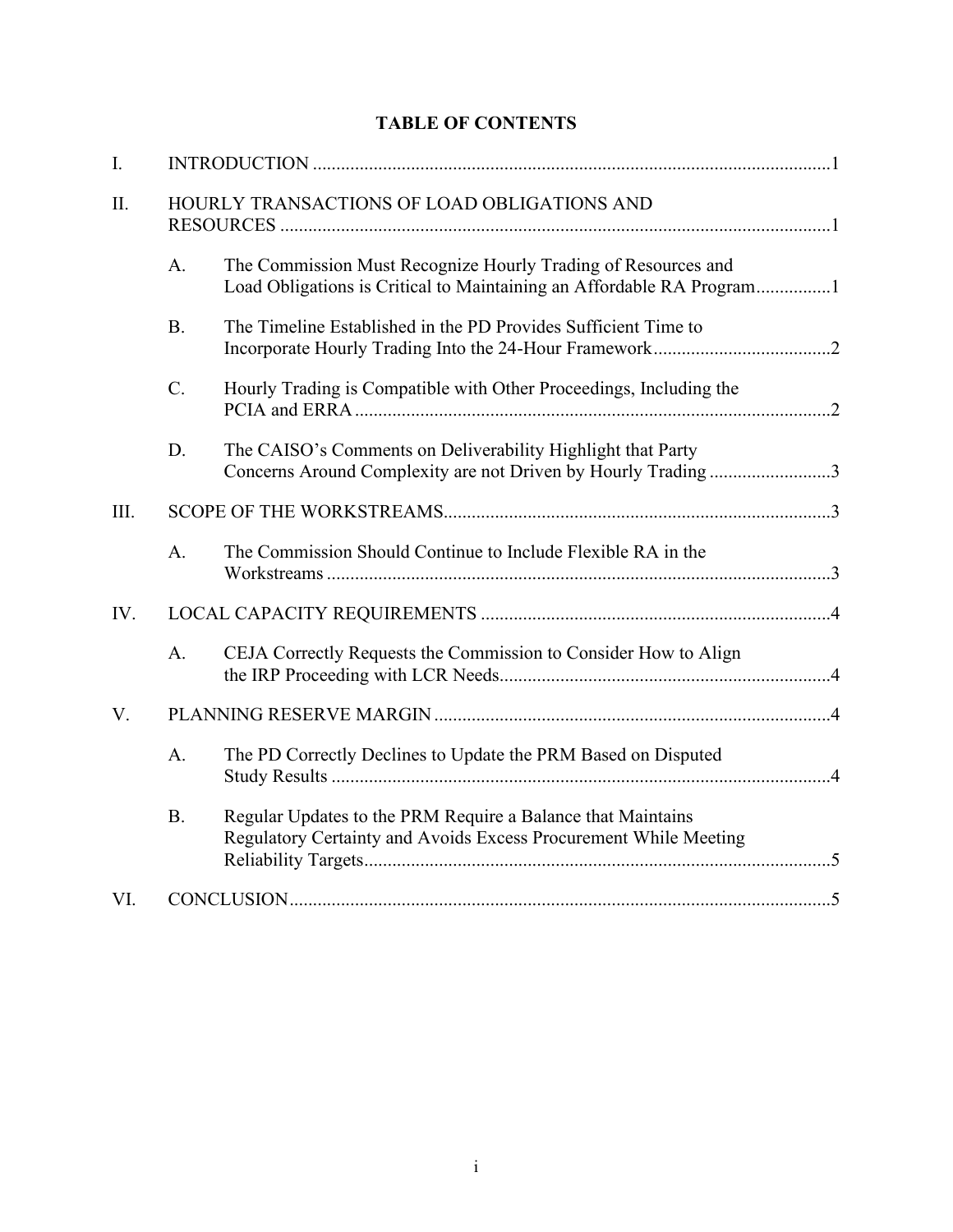## **SUMMARY OF REPLY COMMENTS**

- $\checkmark$  The California Public Utilities Commission (Commission) must adopt hourly trading of resources and load obligations is critical to maintaining an affordable Resource Adequacy (RA) program;
- $\checkmark$  The timeline established in the PD provides sufficient time to incorporate hourly trading into the 24-hour framework;
- $\checkmark$  Hourly trading is compatible with other proceedings, including the Power Charge Indifference Adjustment (PCIA) and Energy Rate Recovery Account (ERRA) proceedings;
- The California Independent System Operator Corporation's (CAISO) comments on deliverability highlight that party concerns around complexity are not driven by hourly trading;
- $\checkmark$  The Commission should continue to include flexible RA in the workstreams;
- $\checkmark$  The California Environmental Justice Alliance correctly requests the Commission to consider how to align the Integrated Resource Planning (IRP) proceeding with Local Capacity Requirement (LCR) needs;
- $\checkmark$  The PD correctly declines to update the Planning Reserve Margin (PRM) based on disputed study results; and
- $\checkmark$  Regular updates to the PRM require a balance that maintains regulatory certainty.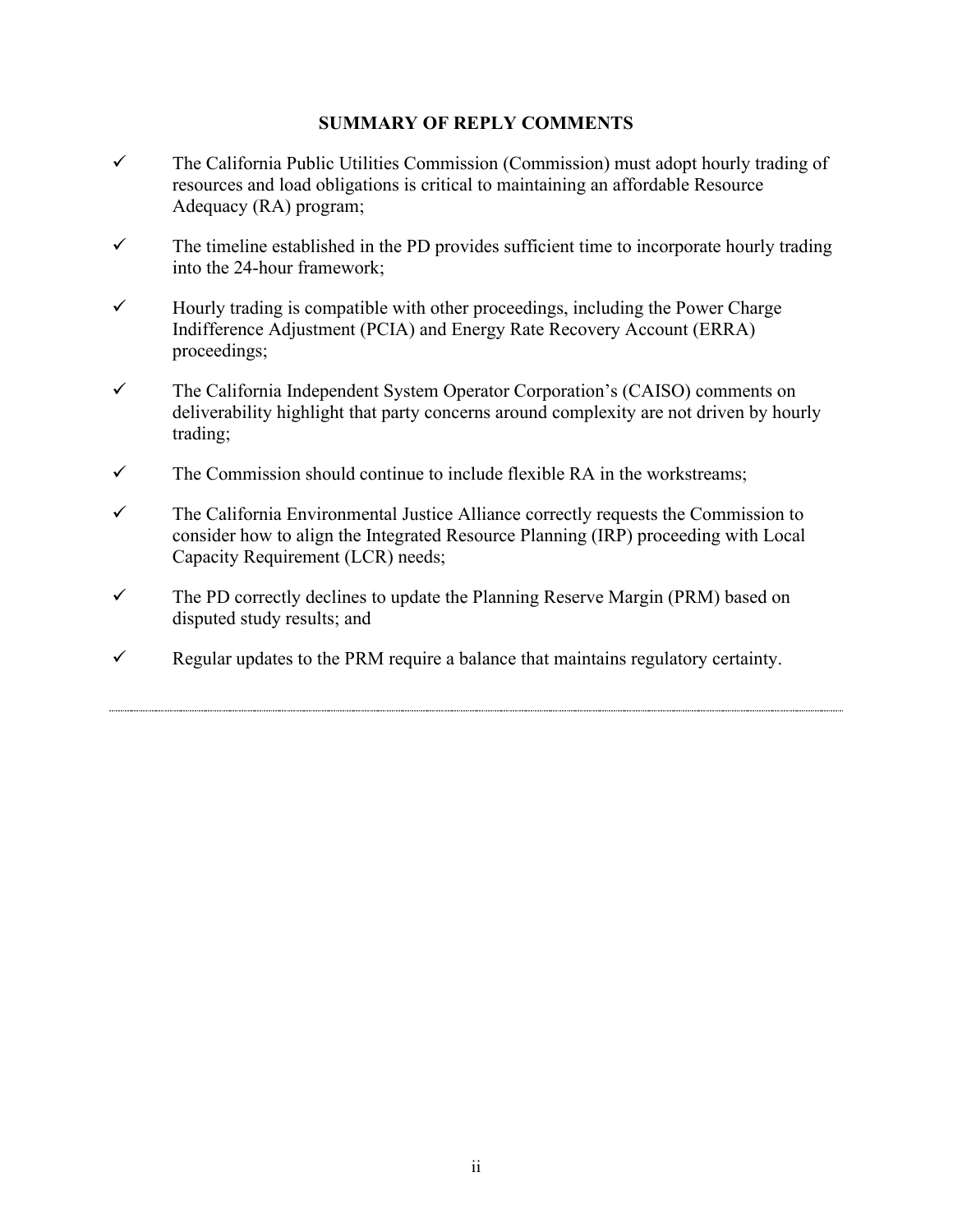## **CALIFORNIA COMMUNITY CHOICE ASSOCIATION'S REPLY COMMENTS ON THE PROPOSED DECISION**

## <span id="page-3-0"></span>**I. INTRODUCTION**

The California Community Choice Association  $(CaICCA)^1$  $(CaICCA)^1$  submits these Reply Comments pursuant to Rule 14.3(d) of the Commission's Rules of Practice and Procedure on the proposed *Decision Adopting Local Capacity Obligations for 2023 - 2025, Flexible Capacity Obligations for 2023, and Reform Track Framework* (PD), issued on May 20, 2022.

## <span id="page-3-2"></span><span id="page-3-1"></span>**II. HOURLY TRANSACTIONS OF LOAD OBLIGATIONS AND RESOURCES**

## **A. The Commission Must Recognize Hourly Trading of Resources and Load Obligations is Critical to Maintaining an Affordable RA Program**

PG&E opposes hourly trading of obligations or resources.<sup>[2](#page-3-4)</sup> Precluding hourly trading will driveup RA costs by ignoring diversity effects and artificially constraining the RA market. As PCE, SJCE, and the CESA correctly note in their comments, giving load serving entities (LSEs) the option to either (1) procure 24-hour strips of RA capacity or (2) procure new storage capacity to cure shortfalls in individual hours will raise RA costs and prohibit LSEs from optimizing the full value of existing RA capacity and new clean resources.<sup>[3](#page-3-5)</sup>

PG&E's position fundamentally ignores the affordability impacts of restricting hourly trading. PG&E asserts that hourly resource and load obligation trading would, "…create a disincentive to create innovative clean energy technologies and products because a [LSE] that might fill a requirement gap, in the middle of the night for example, with a new DR program or a storage technology under a no trading scenario could simply fill that need via a contract with an existing gas plant under an hourly resource or obligation trading scenario."[4](#page-3-6) First, the IRP proceeding, not the RA program, should incentivize new clean resource build and has done so ordering significant procurement by 2026 that will be met with

<span id="page-3-3"></span><sup>1</sup> California Community Choice Association represents the interests of 23 community choice electricity providers in California: Apple Valley Choice Energy, Central Coast Community Energy, Clean Energy Alliance, Clean Power Alliance, CleanPowerSF, Desert Community Energy, East Bay Community Energy, Lancaster Choice Energy, Marin Clean Energy, Orange County Power Authority, Peninsula Clean Energy, Pico Rivera Innovative Municipal Energy, Pioneer Community Energy, Pomona Choice Energy, Rancho Mirage Energy Authority, Redwood Coast Energy Authority, San Diego Community Power, San Jacinto Power, San José Clean Energy, Santa Barbara Clean Energy, Silicon Valley Clean Energy, Sonoma Clean Power, and Valley Clean Energy.

<span id="page-3-4"></span><sup>2</sup> Pacific Gas and Electric Company (PG&E) Opening Comments at 3-4.

<span id="page-3-5"></span><sup>3</sup> Peninsula Clean Energy (PCE), San José Clean Energy (SJCE), and California Energy Storage Alliance CESA) Opening Comments at 4 (all references to party Opening Comments are to the comments filed in this Docket in response to the PD on June 9, 2022).

<span id="page-3-6"></span>PG&E Opening Comments at 4.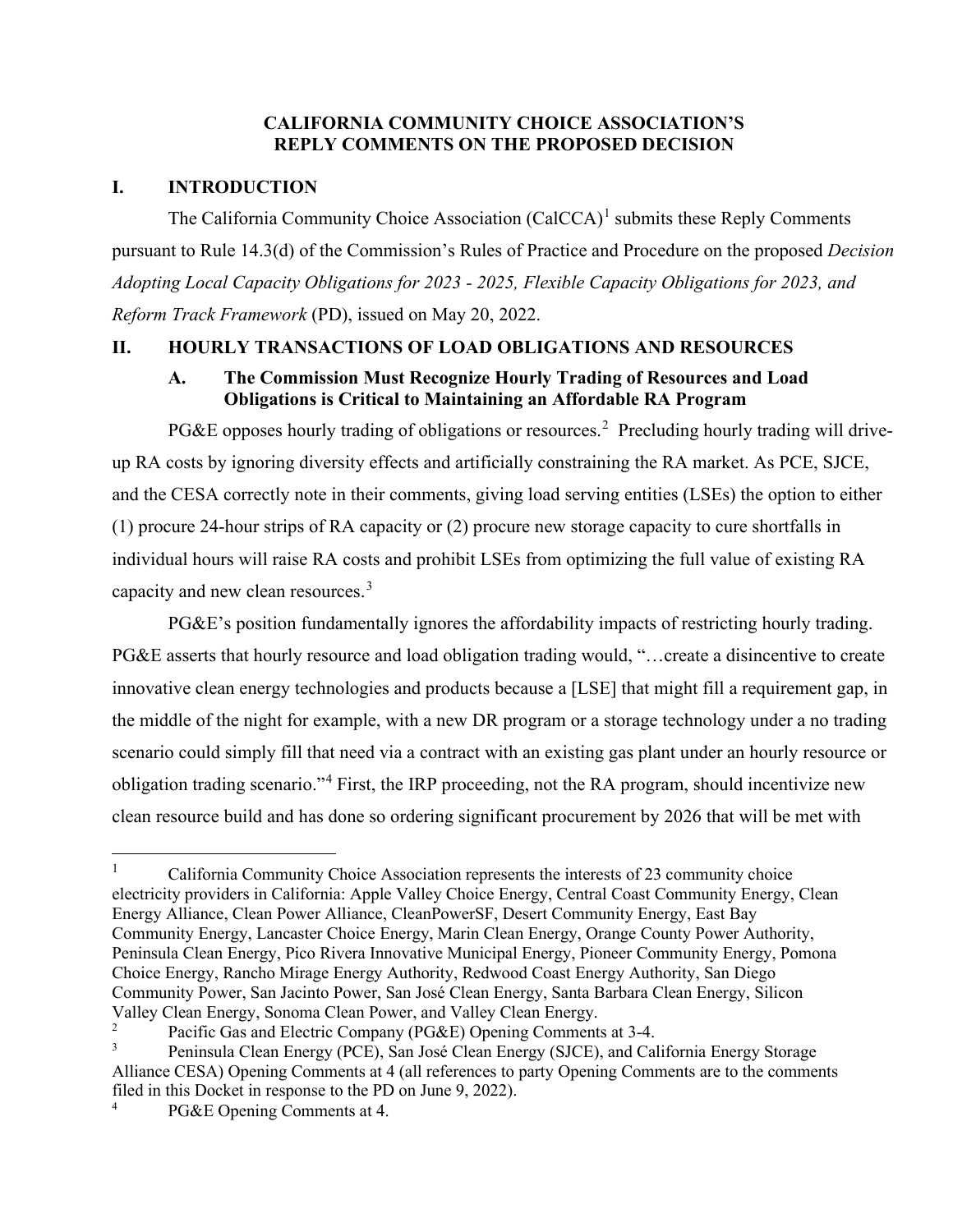storage and other clean energy resources.<sup>[5](#page-4-2)</sup> The RA program, on the other hand, is in place to ensure those clean resources built through the IRP are under contract and available to meet reliability targets. Artificially constraining the RA market by not allowing hourly load obligation trading and hourly resource trading will simply result in over-procurement of RA, which will drive up market prices at the expense of ratepayers. Contrary to PG&E's assertions, duplicative procurement necessitated by restricting transactability may result in the inability to retire polluting resources, not the creation of clean technologies, because the resources must be maintained simply to satisfy a compliance obligation rather than a reliability need.

## **B. The Timeline Established in the PD Provides Sufficient Time to Incorporate Hourly Trading Into the 24-Hour Framework**

<span id="page-4-0"></span>PG&E,<sup>[6](#page-4-3)</sup> SCE,<sup>[7](#page-4-4)</sup> and MRP<sup>[8](#page-4-5)</sup> incorrectly suggest that incorporating hourly trading of either resources or load obligations would introduce significant additional complexity and would delay implementation of the 24-hour framework.<sup>[9](#page-4-6)</sup> Multiple parties including CalCCA have outlined detailed proposals for both hourly load obligation trading and hourly resource trading. Any additional mechanical details needed to implement these proposals can be addressed in the workstreams and further refined as needed during the test year in 2024. Hourly trading is a critically important *and* readily achievable component of a 24-hour framework and should be prioritized in the workstreams to ensure its implementation for the 2025 RA year with the rest of the 24-hour framework.

# **C. Hourly Trading is Compatible with Other Proceedings, Including the PCIA and ERRA**

<span id="page-4-1"></span>PG&E's comments suggest the PD should reject hourly resources and load obligation trading because hourly trading would require changes in other rate-making proceedings, such as updating the RA market price benchmarks (MPBs) to hourly within the PCIA and ERRA proceedings.<sup>[10](#page-4-7)</sup> As an initial matter, concerns around impacts to the PCIA and ERRA proceedings were not raised in this proceeding until PG&E's opening comments.<sup>[11](#page-4-8)</sup> Setting aside the procedural defect, PG&E's concerns are not well

<span id="page-4-2"></span><sup>5</sup> Decision (D.) 21-06-035, *Decision Requiring Procurement To Address Mid-Term Reliability (2023-2026)*, Rulemaking (R.) 20-05-003 (June 30, 2021).

<span id="page-4-3"></span>PG&E Opening Comments at 3-4.

<span id="page-4-4"></span><sup>7</sup> Southern California Edison Company (SCE) Opening Comments at 4.

<span id="page-4-5"></span><sup>8</sup> Middle River Power LLC (MRP) Opening Comments at 13-14.

<span id="page-4-6"></span><sup>9</sup> PG&E and MRP express concern with both hourly obligation trading and hourly resource trading, while it appears SCE's concerns are limited to hourly resource trading only.

<span id="page-4-7"></span><sup>&</sup>lt;sup>10</sup> PG&E Opening Comments at 3.<br><sup>11</sup> Reply Comments of Pacific Gas

<span id="page-4-8"></span><sup>11</sup> *Reply Comments of Pacific Gas and Electric (U 39 E) on the RA Reform Working Group Report*, R.21-10-002 (Apr. 1, 2022), at 8.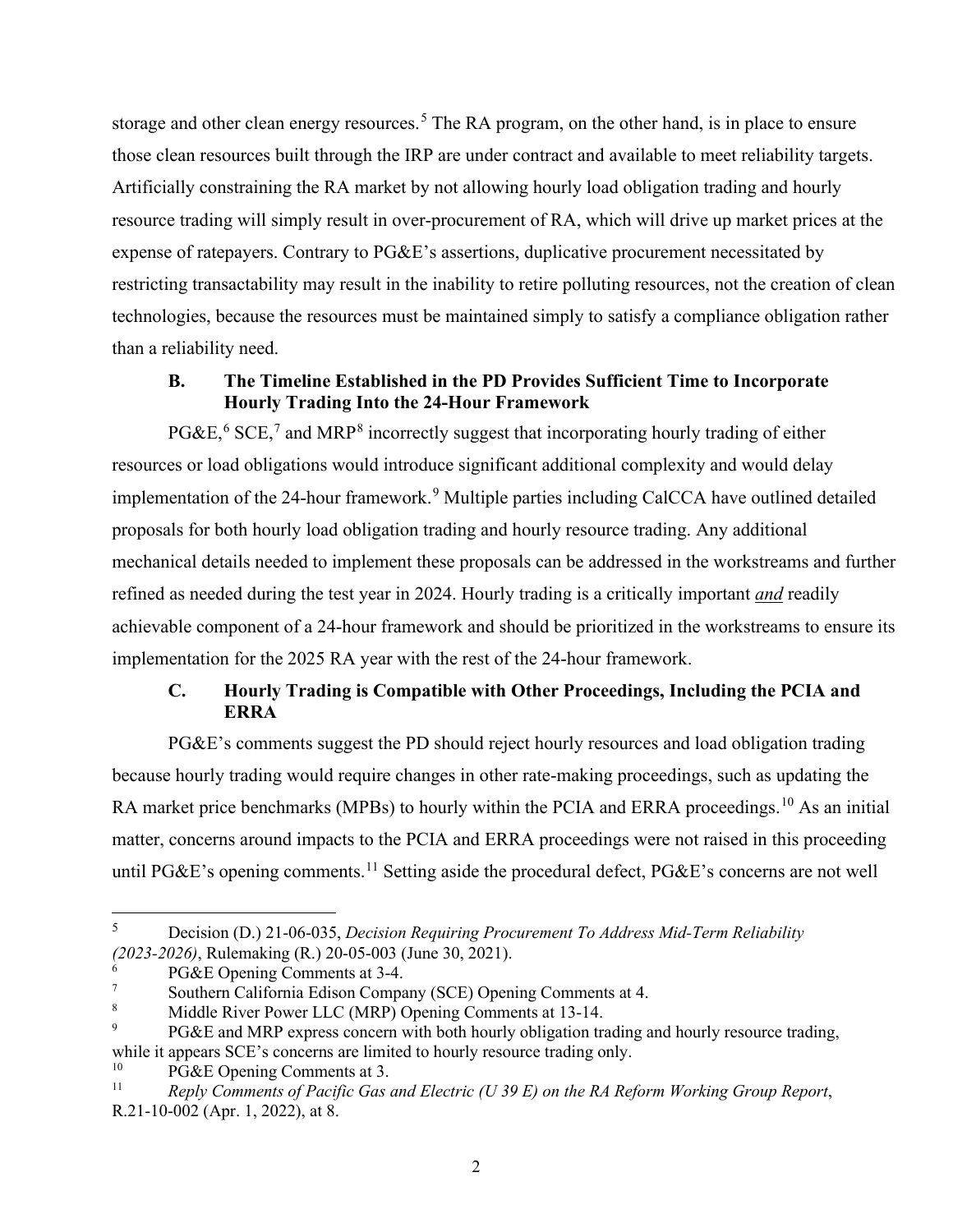grounded. Currently, RA is traded on a monthly basis while the RA MPB is based upon an annual value for both the forecast and true-up. Therefore, it is not clear that it is immediately necessary to update the RA MPBs for hourly trading.

#### **D. The CAISO's Comments on Deliverability Highlight that Party Concerns Around Complexity are not Driven by Hourly Trading**

<span id="page-5-0"></span>The PD declines to adopt hourly trading in part to concerns around added complexity to the CAISO processes. The CAISO's opening comments, however, demonstrate that the source of added complexity is *not* hourly trading, as the PD suggests, but rather the 24-hour framework in itself. The CAISO supports further exploration of how deliverability would work under a 24-hour framework in workstream three because it is not clear to the CAISO whether considering a single hour when assessing deliverability is sufficient under a 24-hour framework. While the CAISO and the PD attempt to justify foregoing hourly trading by citing changes that would be needed to deliverability, the CAISO itself suggests changes may be needed to its deliverability methodology to consider more hours under the 24- hour framework, even if hourly trading is not adopted.<sup>[12](#page-5-3)</sup> Therefore, the Commission must not reject transactability on this basis.

### <span id="page-5-2"></span><span id="page-5-1"></span>**III. SCOPE OF THE WORKSTREAMS**

#### **A. The Commission Should Continue to Include Flexible RA in the Workstreams**

The CAISO recommends the Commission remove the discussion of flexible capacity from the scope of workstream three.<sup>[13](#page-5-4)</sup> CalCCA disagrees with this recommendation. The original flexible RA program was designed in close coordination between the CAISO and the Commission. Upon completion of the CAISO stakeholder process, the CAISO's proposal was brought to the Commission for its adoption.<sup>14</sup> This collaborative approach should be taken when considering the need for the flexible RA under the new framework.

Public Utilities Code section 380 gives the Commission the authority, in consultation with the CAISO, to establish the resource adequacy requirements for LSEs.<sup>[15](#page-5-6)</sup> The PD acknowledges the CAISO's current tariff and processes will need to align with the removal of the flexible RA requirements, and appropriately puts the elimination of flexible RA in the "CAISO Coordination" workstream to ensure that the discussion around the future of flexible RA can be coordinated with the

<span id="page-5-3"></span><sup>&</sup>lt;sup>12</sup> CAISO Opening Comments at 7.<br> $\frac{13}{13}$ 

<span id="page-5-5"></span><span id="page-5-4"></span><sup>13</sup>*Id.* 14 D.14-06-050, *Decision Adopting Local Procurement and Flexible Capacity Obligations For 2015, and Further Refining the Resource Adequacy Program*, R.11-10-023 (July 1, 2014).

<span id="page-5-6"></span>Cal. Pub. Util. Code § 380.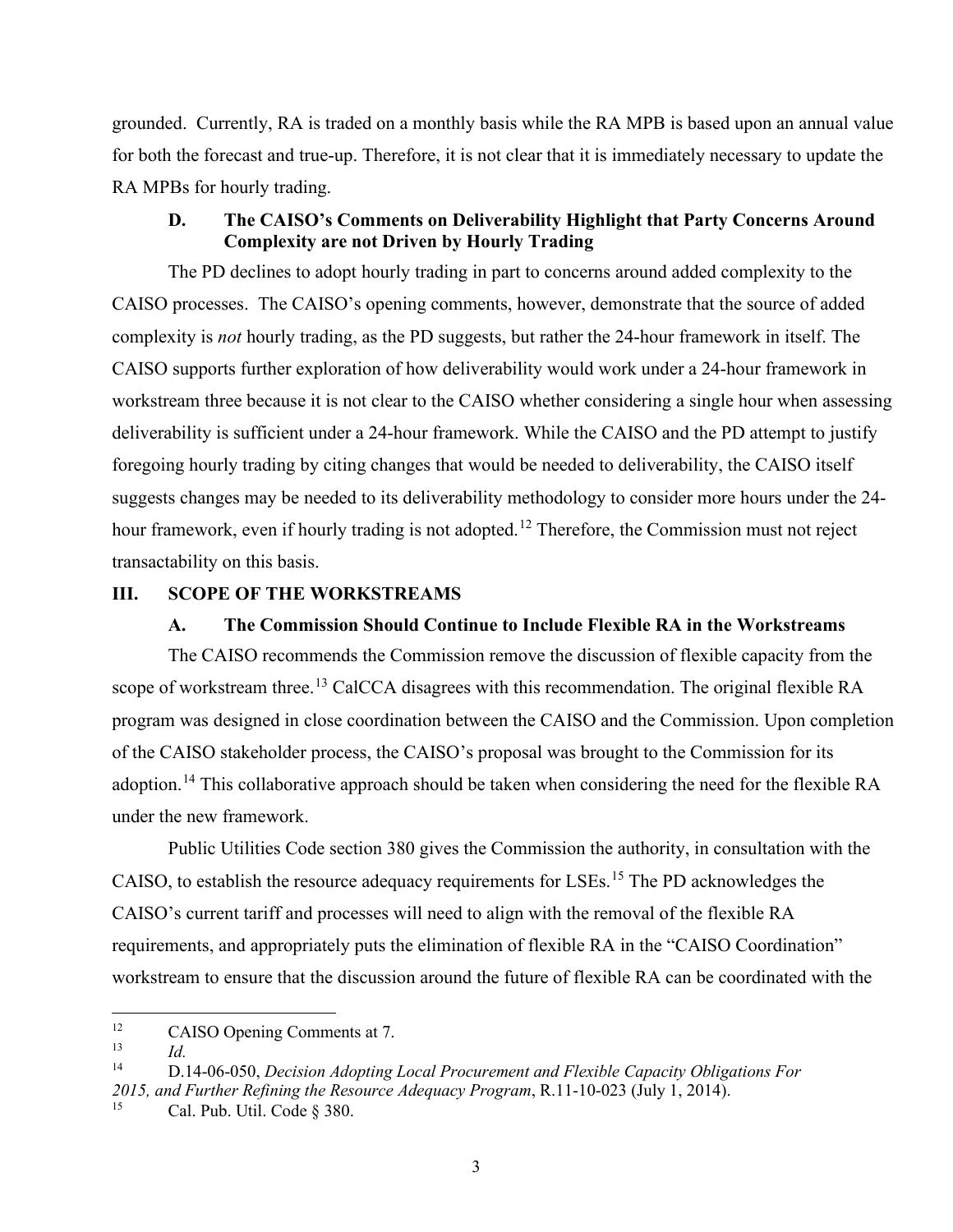CAISO's own stakeholder process. [16](#page-6-4) For these reasons, the Commission should maintain discussion around the need for flexible RA in the workstream.

## <span id="page-6-1"></span><span id="page-6-0"></span>**IV. LOCAL CAPACITY REQUIREMENTS**

## **A. CEJA Correctly Requests the Commission to Consider How to Align the IRP Proceeding with LCR Needs**

The PD indicates that the LCR working group process resulted in no recommendations to modify the LCR criteria or process.<sup>[17](#page-6-5)</sup> This statement is in error. CalCCA's comments to the LCR working group report recommended the Commission consider how to better align the IRP and RA processes such that new resource build aligns with the local RA need.<sup>[18](#page-6-6)</sup> CEJA states, "Increased coordination between LCR evaluations and IRP procurement is critical to ensure that new resources are located in areas where they are most effective."<sup>[19](#page-6-7)</sup> CalCCA agrees with CEJA. The disconnect between IRP and the LCR process will lead to inefficient procurement given the lack of information around the effectiveness factors of new resources. The Commission should consider how its IRP and RA processes can provide a means to assess the effectiveness of new resources at meeting local needs.

#### <span id="page-6-3"></span><span id="page-6-2"></span>**V. PLANNING RESERVE MARGIN**

#### **A. The PD Correctly Declines to Update the PRM Based on Disputed Study Results**

Several parties<sup>20</sup> suggest the PD be revised to increase the PRM beyond the 16 percent for 2023 and at least 17 percent for 2024 adopted in the PD. These parties cite to the 22.5 percent PRM adopted in the IRP proceeding or the Energy Division (ED) Loss of Load Expectation (LOLE) Study results in the RA proceeding that resulted in a roughly 20 percent PRM. First, the 22.5 percent number adopted in the IRP proceeding resulted in an LOLE that was far lower than the 1-in-10 standard typically used for reliability planning.<sup>[21](#page-6-9)</sup> Second, as the PD correctly notes, numerous parties express concern around the inputs and assumptions used in the LOLE study within the RA proceeding and request additional information or adjustments be made prior to the adoption of the study results.<sup>[22](#page-6-10)</sup>

The PD strikes the right balance by adopting a small increase in the PRM for 2023 and 2024, with the ability to modify the PRM for 2024 following the additional modeling taking place in the IRP

<span id="page-6-4"></span> $^{16}$  PD at 99.

<span id="page-6-5"></span> $\frac{17}{18}$  *Id.* at 9.

<span id="page-6-6"></span><sup>&</sup>lt;sup>18</sup> CEJA Opening Comments at 2.<br><sup>19</sup>  $I_{d-1}$  at 1

<span id="page-6-7"></span> $\frac{19}{20}$  *Id.*, at 1.

<span id="page-6-9"></span><span id="page-6-8"></span><sup>&</sup>lt;sup>20</sup> Calpine Corporation, Western Power Trading Forum, Vistra Corps., and MRP.<br>
21 D.22-02-004, *Decision Adopting 2021 Preferred System Plan*, R.20-05-003 (Feb. 15, 2022).<br>
22 PD at 17-18.

<span id="page-6-10"></span>